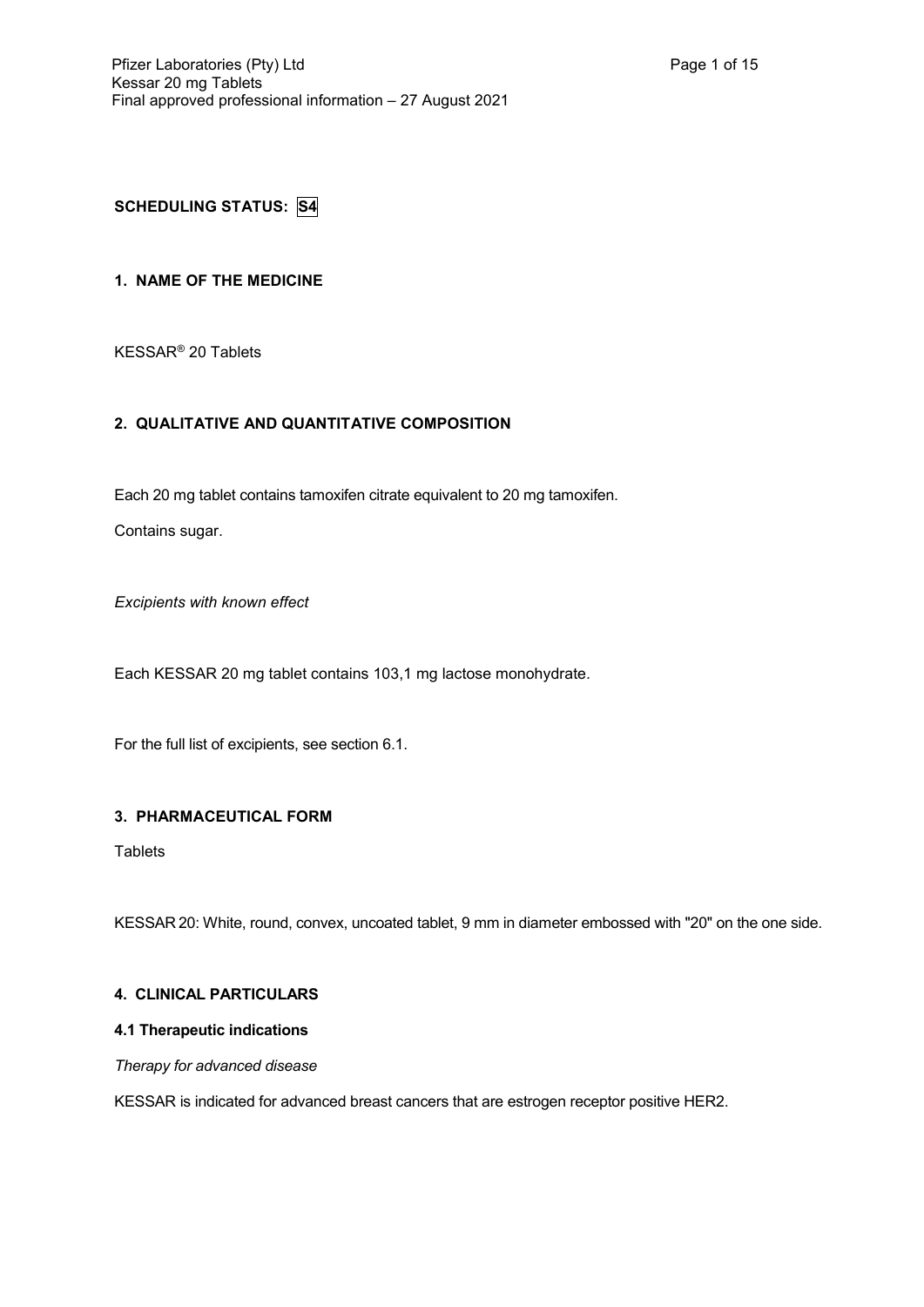## *Adjuvant therapy*

KESSAR is effective in delaying recurrence following total mastectomy and axillary dissection or segmented mastectomy, axillary dissection and breast irradiation in women with axillary node-negative breast cancer where the cancer is estrogen receptor positive (HER2).

Data are insufficient to predict which women are most likely to benefit and to determine if KESSAR provides any benefit in women with tumours of less than 1 cm. In some adjuvant studies most of the benefit to date has been in the subgroup with 4 or more positive axillary nodes.

### **4.2 Posology and method of administration**

### **Posology**

The recommended daily dose is 20 mg given in 2 divided doses or as a single daily dose. Doses of up to 40 mg daily may be given but no additional benefit has been demonstrated. A response is usually not achieved until after a treatment period of 2 to 3 months.

In the management of advanced disease, KESSAR treatment is to be continued until disease progression.

The optimum duration of adjuvant therapy has not been established, but at least 2 years of treatment is advisable. However, recent data seem to suggest that no further therapeutic advantage is gained if the treatment is prolonged beyond 5 years.

### **Method of administration**

For oral use.

## **4.3 Contraindications**

 KESSAR is contraindicated in patients with known hypersensitivity to the active substance (tamoxifen) or any of the excipients (listed in section 6.1).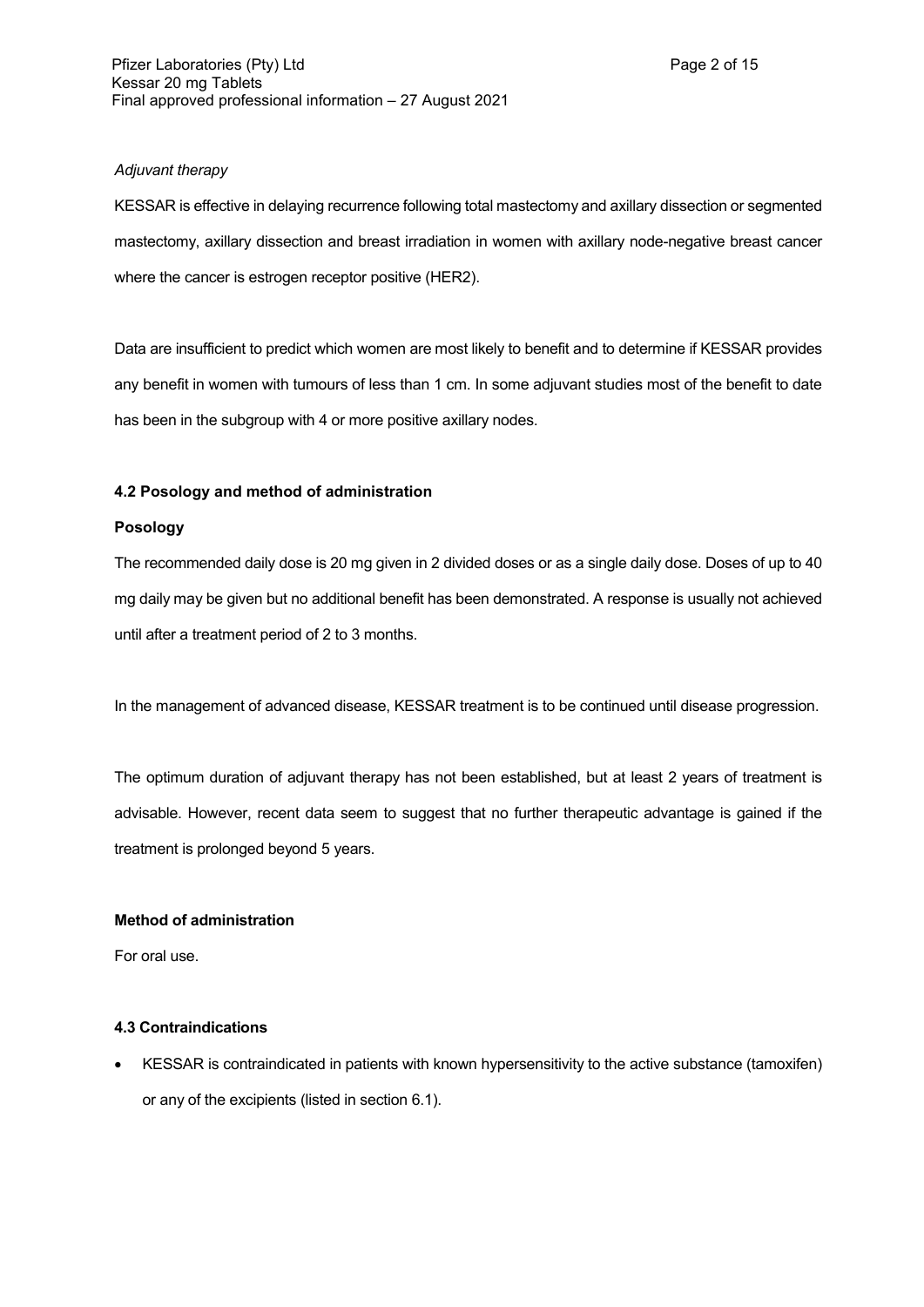KESSAR must not be given during pregnancy or to breastfeeding women and should be used with caution in women with functioning ovaries (see section 4.6).

#### **4.4 Special warnings and precautions for use**

**An increased incidence of endometrial changes including hyperplasia, polyps, cancer and uterine sarcoma (mostly malignant mixed Mullerian tumours), has been reported in association with KESSAR treatment. The underlying mechanism is unknown but may be related to the estrogen-like effect of KESSAR. Any patient receiving or having previously received KESSAR who report abnormal gynaecological symptoms, especially vaginal bleeding, or who presents with menstrual irregularities, vaginal discharge and symptoms such as pelvic pain or pressure should be promptly investigated.** 

There is evidence that treatment with KESSAR may increase the risk of thromboembolic events, including stroke, deep vein thrombosis and pulmonary embolism. In patients with breast cancer, prescribers should obtain careful histories with respect to the patient's personal and family history of venous thromboembolism. Patients should be advised to seek immediate medical attention if they become aware of any symptoms of thromboembolic events; in such cases, KESSAR should be stopped and appropriate anti-thrombosis measures initiated.

Co-administration with cytotoxic medicines increases the risk for thromboembolic events (see section 4.5).

KESSAR should be used cautiously in patients with existing leukopenia or thrombocytopenia. Periodic complete blood counts, including platelet counts, may be appropriate.

In pre-menopausal women, KESSAR completely suppresses menstruation and cystic ovarian swelling may develop.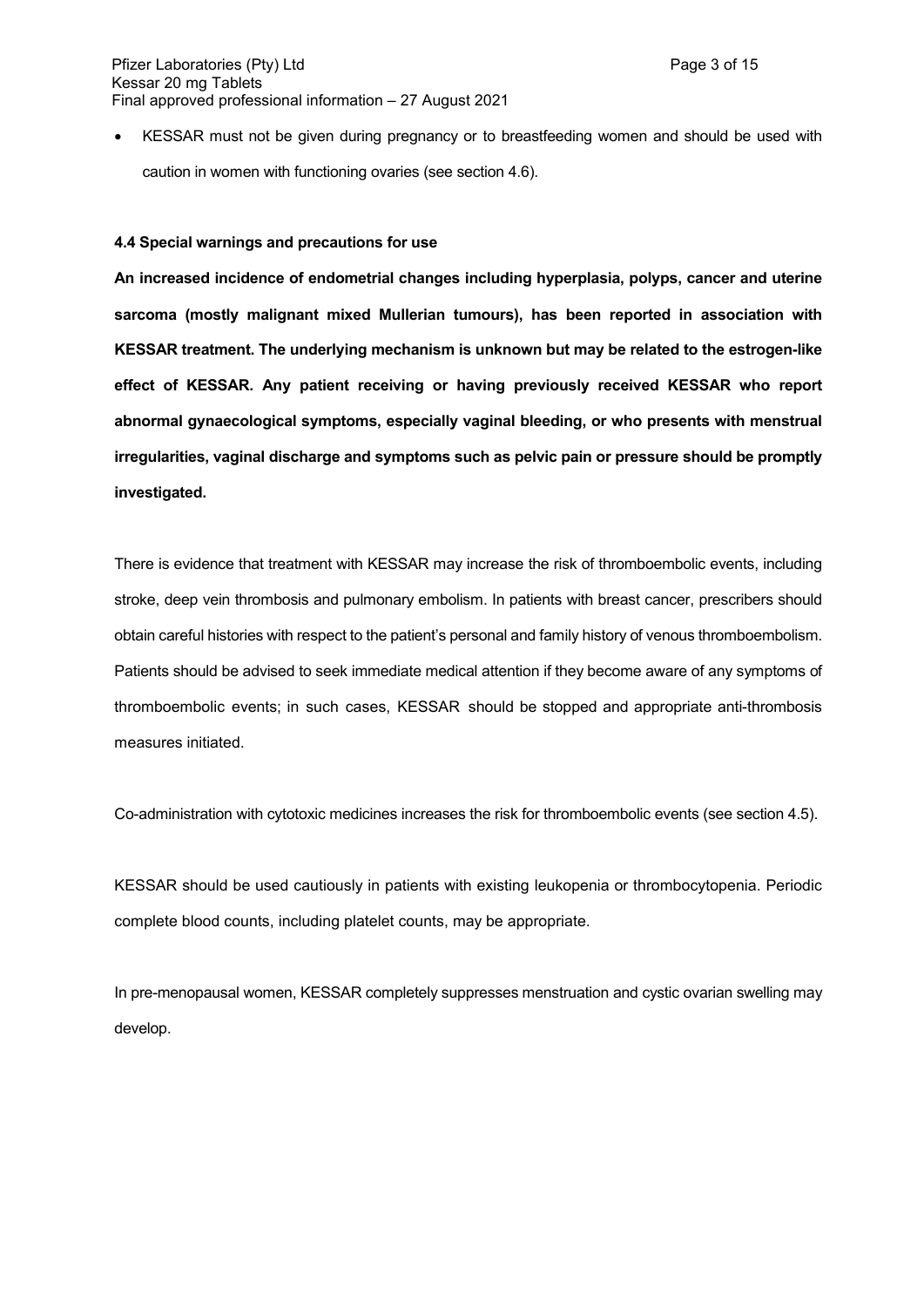Pre-menopausal patients must be examined before treatment to exclude the possibility of pregnancy. Moreover, KESSAR may increase estradiol plasma concentrations and may induce ovulation, exposing patients to risk of pregnancy.

#### *Changes in calcium metabolism*

Hypercalcaemia may occur in some breast cancer patients with bone metastases within a few weeks of starting treatment with KESSAR. Patients with bone metastases should be closely monitored during the first weeks of therapy. If hypercalcaemia does occur, appropriate measures should be taken and KESSAR should be discontinued. Serum calcium should be checked regularly.

When starting KESSAR therapy the patient should undergo an ophthalmological examination. Visual disturbances including corneal changes, cataracts and retinopathy have been reported in patients receiving KESSAR. Repeated ophthalmologic examination is essential in patients receiving KESSAR treatment. If visual changes (cataracts and retinopathy) occur while on KESSAR therapy, urgent ophthalmological investigation is necessary. Ocular adverse reactions may not be reversible after KESSAR discontinuation.

A number of secondary primary tumours, occurring at sites other than the endometrium and the opposite breast, have been reported in clinical trials following the treatment of breast cancer patients with KESSAR.

During treatment, periodic check-ups including gynaecological examination focusing on endometrial changes are recommended. These check-ups should be of a frequency and nature that is adapted to the individual woman and modified according to her clinical needs.

Hepato-carcinogenicity of KESSAR has been reported in long-term carcinogenicity studies with rodents. Cases of hepatocellular carcinoma have also been reported in clinical KESSAR studies.

Tamoxifen was shown to be genotoxic in some *in vivo* genotoxicity tests in rodents. Gonadal tumours in mice, and liver tumours in rats receiving tamoxifen, have been reported in long-term studies.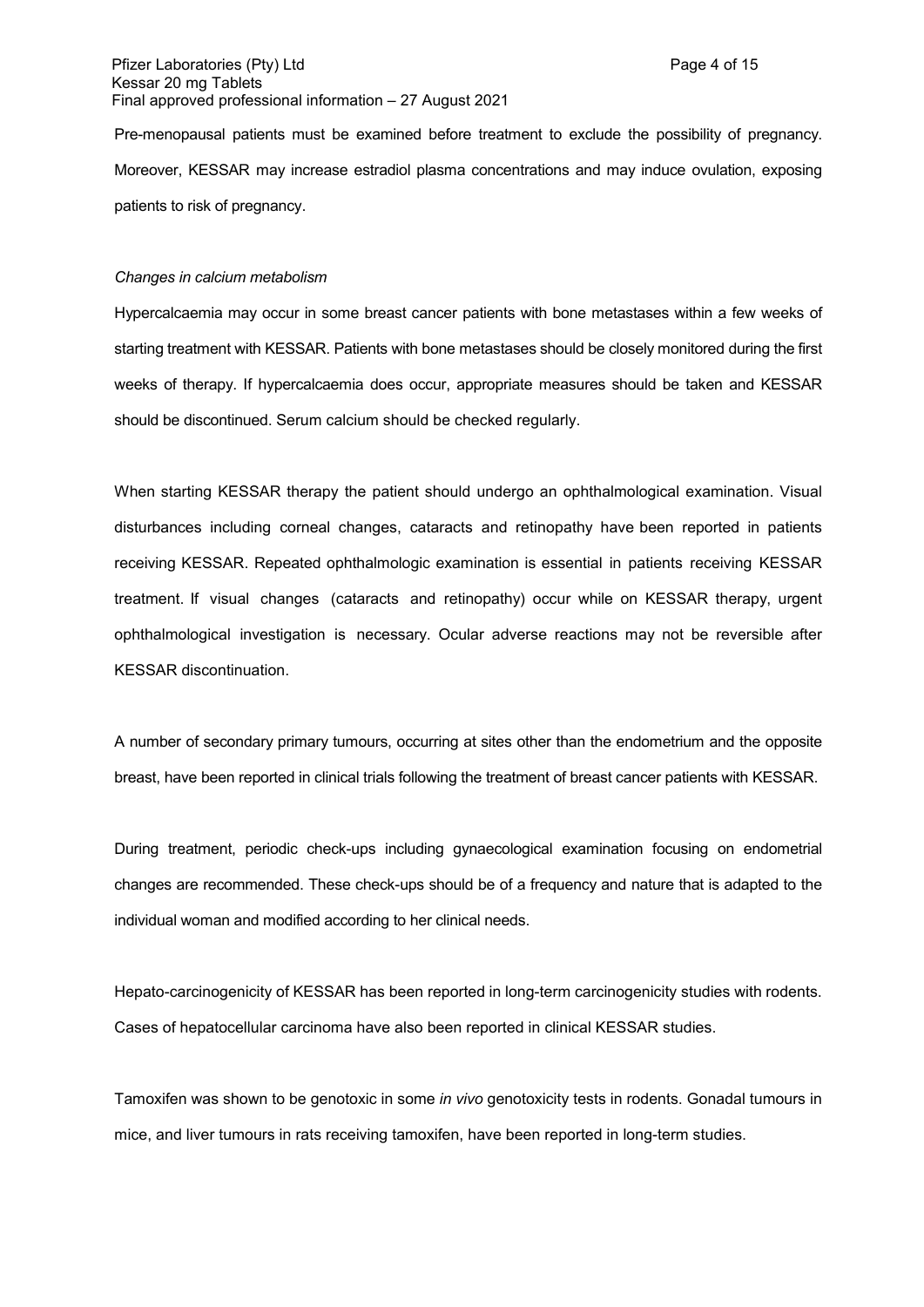There are also study results suggesting an increased incidence of gastrointestinal cancers in association with KESSAR treatment in breast cancer patients. Liver laboratory values of patients on KESSAR treatment should be regularly monitored.

Assessment of triglycerides in serum may also be advisable.

It is recommended that the use of KESSAR as adjuvant therapy be limited to a maximum of 5 years for women with node-negative, estrogen receptor-positive breast cancers who have had lumpectomy or mastectomy and radiation treatment.

### *CYP2D6 polymorphism and CYP2D6 genotype*

CYP2D6 polymorphism status may be associated with variability in clinical response to KESSAR. The poor metaboliser status may be associated with reduced response. The consequences of the findings for the treatment of CYP2D6 poor metabolisers have not been fully elucidated (see section 4.5 and 5.2).

Available clinical data suggest that patients who are homozygote for non-functional CYP2D6 alleles, may experience reduced effect of KESSAR (see section 5.2).

In the literature it has been shown that CYP2D6 poor metabolisers have a lowered plasma level of endoxifen, one of the most important active metabolites of KESSAR (see section 5.2).

Concomitant medicines that inhibit CYP2D6 may lead to reduced concentrations of the active metabolite endoxifen. Therefore, potent inhibitors of CYP2D6 (e.g. paroxetine, fluoxetine, quinidine, cinacalcet or bupropion) should whenever possible be avoided during KESSAR treatment (see section 4.5 and 5.2).

### *KESSAR contains lactose*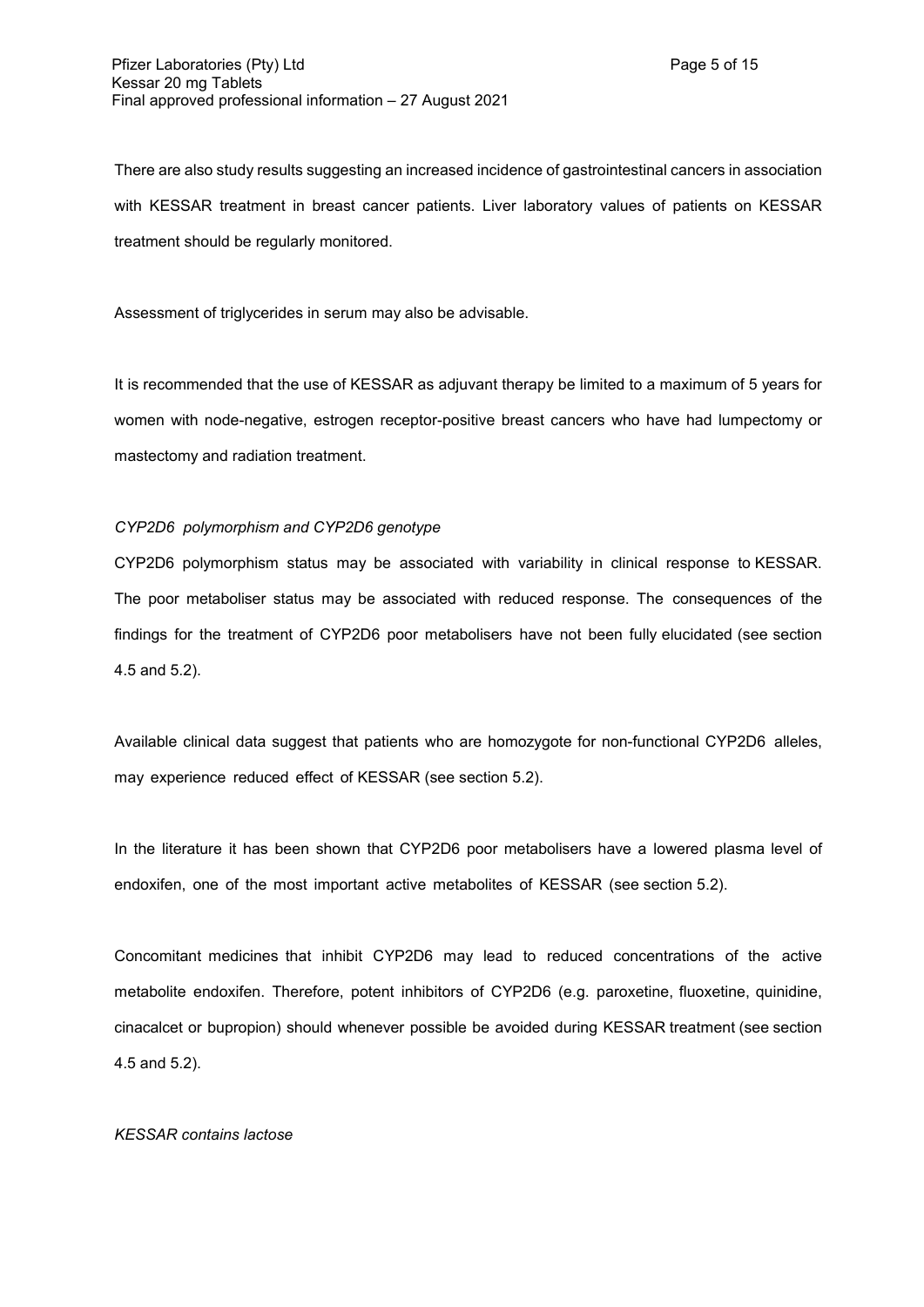Patients with rare hereditary problems of galactose intolerance, total lactase deficiency or glucose-galactose malabsorption should not take this medicine.

### **4.5 Interaction with other medicines and other forms of interaction**

When KESSAR is used concurrently with warfarin, a significant increase in the anticoagulant effect may occur leading to bleeding risks. KESSAR and warfarin should be used concomitantly with caution, and under these conditions the INR (International Normalised Ratio) should be closely monitored.

Platelet aggregation inhibitors should not be combined with KESSAR in order to avoid bleeding during the possible thrombocytopenic period.

The use of KESSAR in combination with aromatase inhibitors (such as anastrozole) as adjuvant therapy has not shown improved efficacy compared with KESSAR alone.

Hormone preparations, particularly estrogens (e.g. oral contraceptives) should not be combined with KESSAR because a mutual decrease in effect is possible.

Medicines which decrease renal calcium excretion (e.g. thiazide diuretics) may increase the risk of hypercalcaemia and should be used with caution in patients with bone metastases and who are receiving KESSAR.

There are two case reports where concomitant use of KESSAR and tegafur was observed to induce chronic active hepatitis and liver cirrhosis.

Co-administration with cytotoxic medicines increases the risk for thromboembolic events (see section 4.4).

Concomitant use of mitomycin (even in small doses) and KESSAR increases the risk for haemolyticuraemic syndrome, anaemia and thrombocytopenia. Concomitant use should be avoided.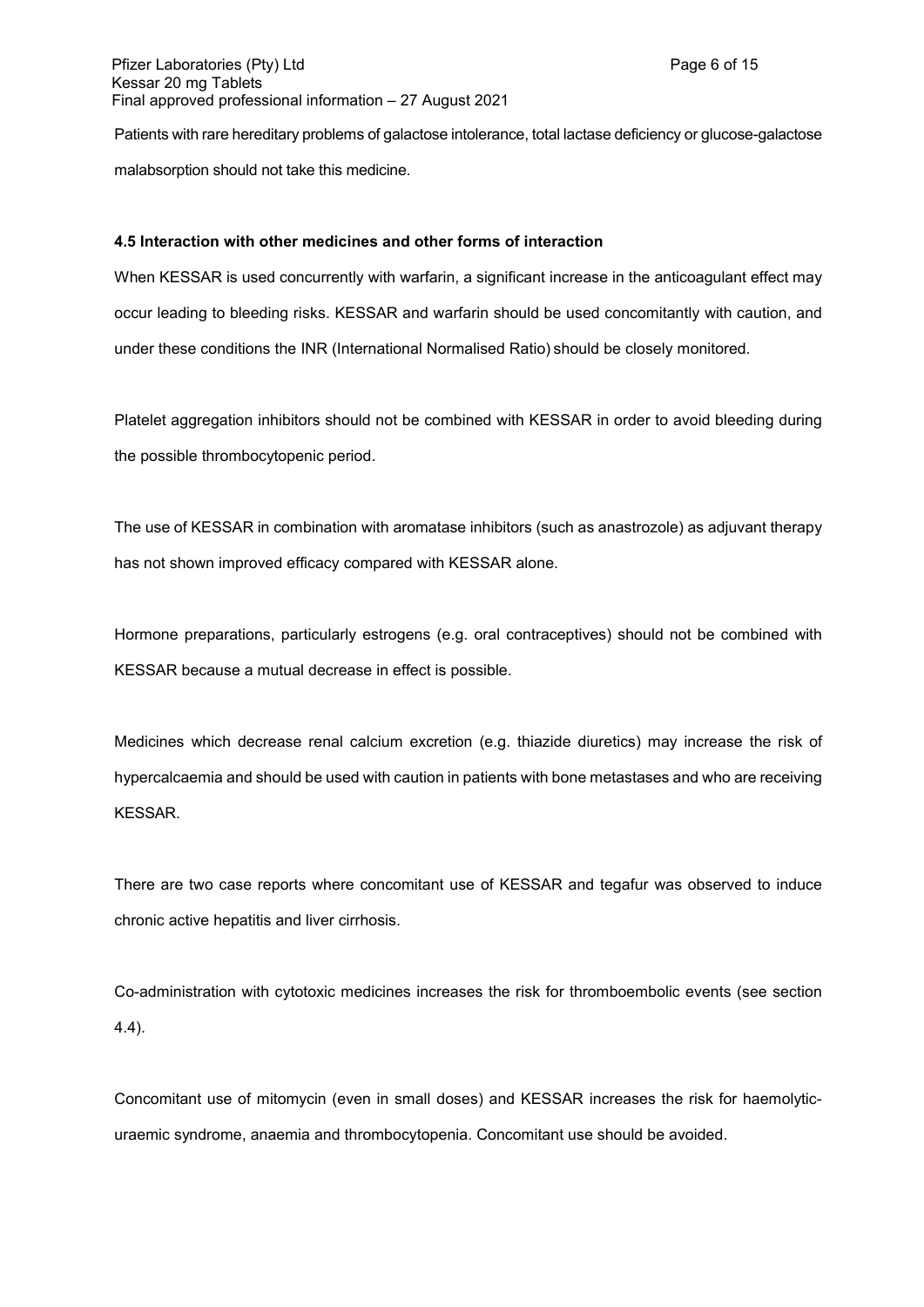KESSAR is mainly metabolised by CYP3A4. Caution is required when co-administered with known inhibitors or inducers (such as rifampicin) of CYP3A4 enzymes. Pharmacokinetic interaction with CYP2D6 inhibitors, showing a 65 - 75 % reduction in plasma level of one or more active forms of the medicine, viz. endoxifen, has been reported in the literature.

Reduced efficacy of KESSAR has been reported with concomitant usage of some SSRI antidepressants (e.g. paroxetine) in some studies. Co-administration of KESSAR with potent CYP2D6 inhibitors (e.g. paroxetine, fluoxetine, quinidine, cinacalcet or bupropion) should whenever possible be avoided (see sections 4.4 and 5.2).

The serum levels of KESSAR and its metabolites are markedly reduced after aminoglutethimide administration due to increased tamoxifen clearance.

Concurrent use of bromocriptine may result in increased serum levels of KESSAR and its metabolites.

Various degrees of estrogen effects on Papanicolau ('Pap') smears have been reported in postmenopausal patients who are receiving KESSAR.

Increased serum thyroxine levels, likely due to an increase in thyroxine-binding globulin, may occur in patients who are receiving KESSAR, but are not accompanied by clinical hyperthyroidism.

#### **4.6 Fertility, pregnancy and lactation**

KESSAR is contraindicated in pregnancy and lactation (see section 4.3).

### **Women of childbearing potential / Contraception in males and females**

Women of childbearing potential should not receive KESSAR until pregnancy is excluded and should use an effective barrier or other non-hormonal method of contraception during KESSAR therapy and for at least two months after discontinuation of KESSAR treatment.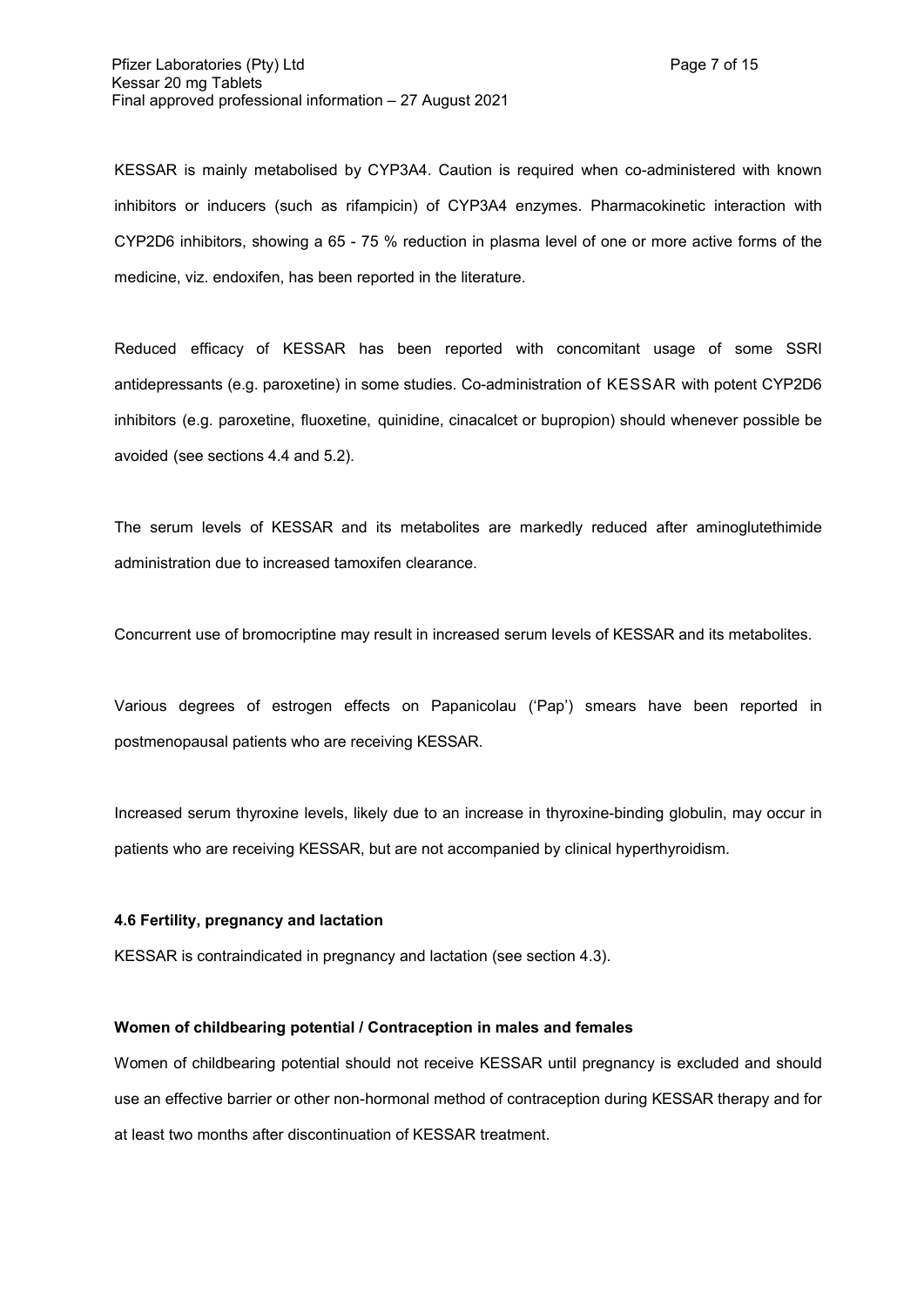## **Pregnancy**

Tamoxifen was genotoxic in some *in-vitro* and *in-vivo* genotoxicity tests in rodents. In humans, foetal deaths, spontaneous abortions and birth defects have been reported in patients receiving KESSAR.

If the patient becomes pregnant (while receiving or after discontinuation of KESSAR), information on the potential hazard to the foetus should be provided.

### **Breastfeeding**

Tamoxifen inhibits lactation in humans and no rebound lactation was observed after completion of therapy. Because of the potential hazard to nursing infants, breastfeeding is contraindicated during KESSAR treatment (see section 4.3).

### **4.7 Effects on ability to drive and use machines**

Visual disturbances and fatigue have been observed with the use of KESSAR; caution is advised when driving or using machines.

### **4.8 Undesirable effects**

Severe adverse reactions may be sometimes controlled by a reduction in dosage without loss of control of the disease.

### *Tabulated summary of adverse reactions*

Very common: ( $\geq 1/10$ ); common: ( $\geq 1/100$  to < 1/10); uncommon: ( $\geq 1/1$  000 to < 1/100); rare: ( $\geq 1/10$ 000 to  $<$  1/1 000); very rare ( $<$  1/10 000).

| System organ<br>class         | <b>Frequency</b> | <b>Adverse effect</b>         |
|-------------------------------|------------------|-------------------------------|
| Neoplasms<br>benign malignant | Frequent         | Uterine fibroids, endometrial |
|                               |                  | cancer                        |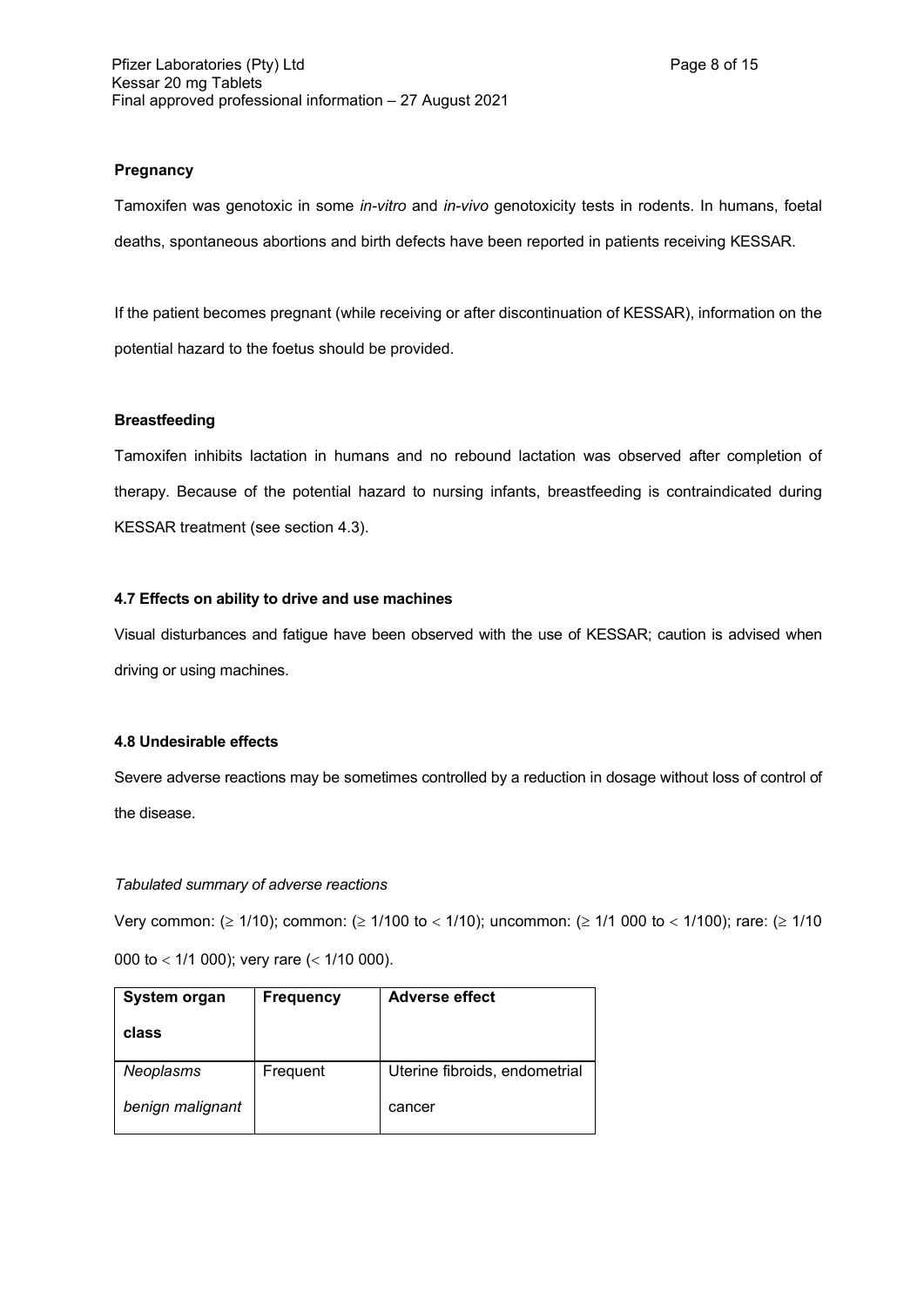| and unspecified  | Less frequent | Uterine sarcoma (mostly     |
|------------------|---------------|-----------------------------|
| (including cysts |               | malignant mixed Mullerian   |
| and polyps)      |               | tumours), tumour flare      |
|                  | Unknown       | Hepatocellular cancer       |
| <b>Blood and</b> | Frequent      | Anaemia                     |
| lymphatic system | Less frequent | Thrombocytopenia,           |
| disorders        |               | leukopenia,                 |
|                  |               | neutropenia,                |
|                  |               | agranulocytosis,            |
|                  |               | haemorrhagic episodes       |
| Immune system    | Frequent      | Hypersensitivity reactions  |
| disorders        |               | (including urticaria,       |
|                  |               | angioedema and dyspnoea)    |
| Metabolism and   | More frequent | <b>Fluid retention</b>      |
| nutrition        | Less frequent | Hypercalcaemia (in patients |
| disorders        |               | with bony metastases)       |
|                  | Unknown       | Anorexia                    |
| Psychiatric      | Unknown       | Depression,                 |
| disorders        |               | confusion                   |
| Nervous system   | Frequent      | Ischaemic cerebrovascular   |
| disorders        |               | events, stroke,             |
|                  |               | headache, light-            |
|                  |               | headedness,                 |
|                  |               | sensory disturbances        |
|                  |               | (including paraesthesia and |
|                  |               | dysgeusia)                  |
|                  | Unknown       | Cerebrovascular accidents,  |
|                  |               | dizziness                   |
| Eye disorders    | Frequent      | Cataracts,                  |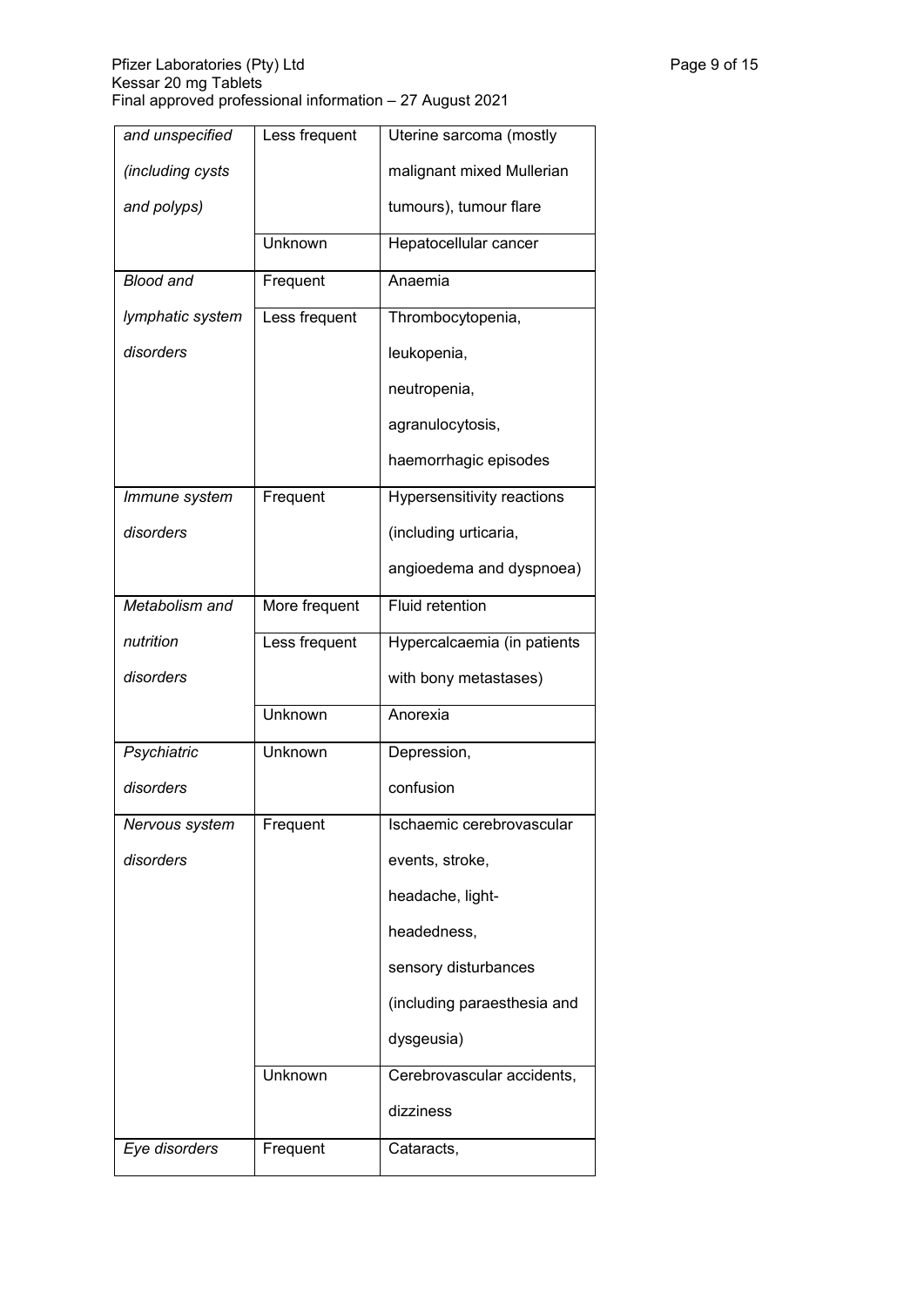|                  |               | retinopathy                   |
|------------------|---------------|-------------------------------|
|                  | Less frequent | Visual disturbances           |
|                  |               | (including blurred vision and |
|                  |               | loss of visual acuity), optic |
|                  |               | neuritis,                     |
|                  |               | corneal changes (including    |
|                  |               | corneal opacities),           |
|                  |               | optic neuropathy              |
| Vascular         | More frequent | <b>Hot flushes</b>            |
| disorders        | Frequent      | Thromboembolic events         |
|                  |               | (including deep vein          |
|                  |               | thrombosis, microvascular     |
|                  |               | thrombosis and pulmonary      |
|                  |               | embolism)                     |
|                  | Unknown       | Thrombophlebitis and          |
|                  |               | thromboembolism               |
| Respiratory,     | Less frequent | Interstitial pneumonitis      |
| thoracic and     | Unknown       | Cough                         |
| mediastinal      |               |                               |
| disorders        |               |                               |
| Gastrointestinal | More frequent | Nausea                        |
| disorders        | Frequent      | Vomiting,                     |
|                  |               | diarrhoea,                    |
|                  |               | constipation                  |
|                  | Less frequent | Pancreatitis                  |
|                  | Unknown       | Abdominal cramps              |
| Hepato-biliary   | Frequent      | Changes in liver enzymes,     |
| disorders        |               | fatty liver                   |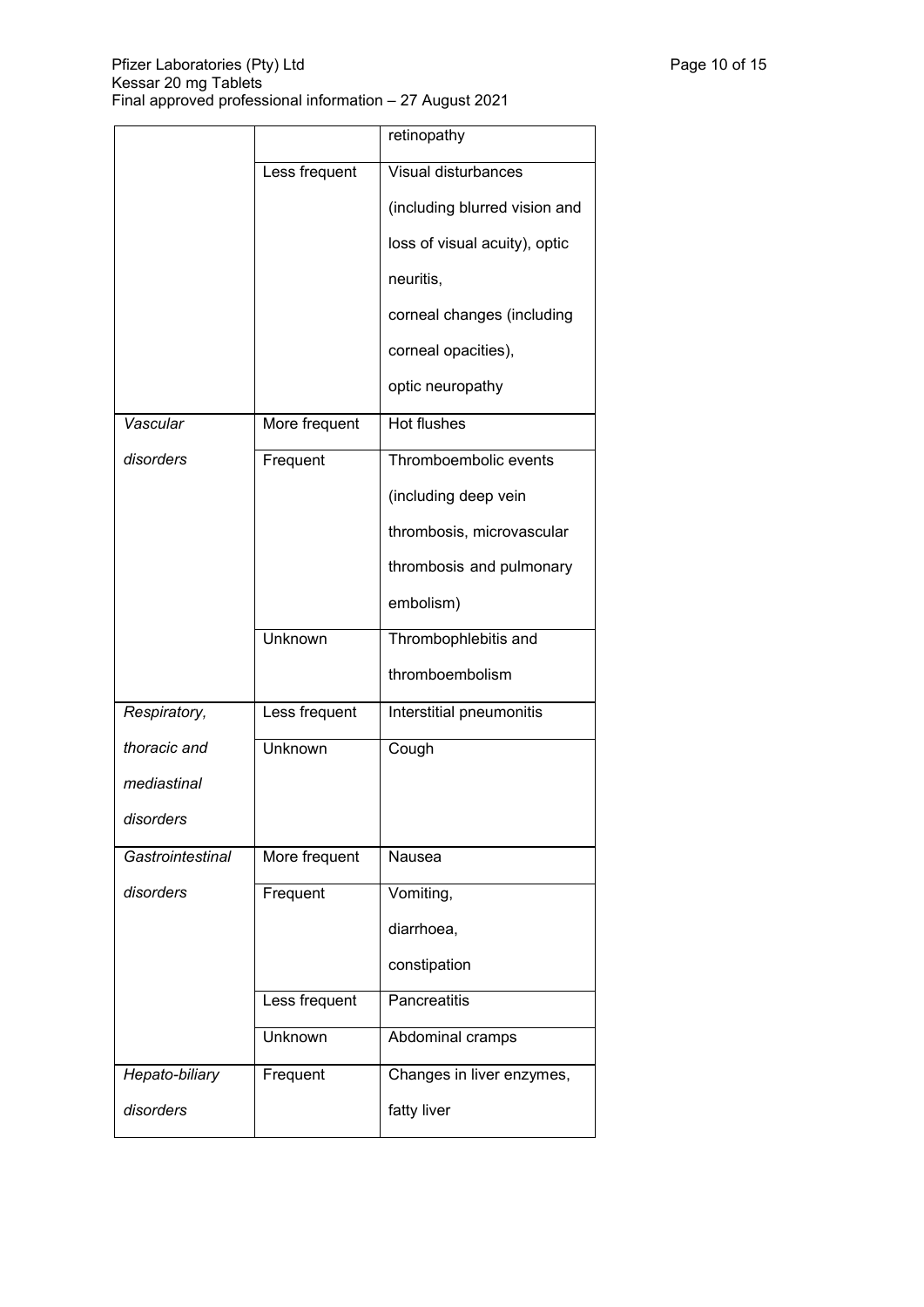|                        | Less frequent | Cirrhosis of the liver,        |
|------------------------|---------------|--------------------------------|
|                        |               | hepatitis,                     |
|                        |               | cholestasis,                   |
|                        |               | hepatic failure,               |
|                        |               | hepatocellular injury, hepatic |
|                        |               | necrosis                       |
| Skin and               | More frequent | Skin rash                      |
| subcutaneous           | Frequent      | Alopecia,                      |
| tissue disorders       |               | dry skin                       |
|                        | Less frequent | Angioedema,                    |
|                        |               | Stevens-Johnson syndrome,      |
|                        |               | cutaneous vasculitis, bullous  |
|                        |               | pemphigoid,                    |
|                        |               | erythema multiforme,           |
|                        |               | cutaneous lupus                |
|                        |               | erythematosus                  |
| <b>Musculoskeletal</b> | Frequent      | Leg cramps,                    |
| and connective         |               | myalgia                        |
| tissue disorders       |               |                                |
| Reproductive           | More frequent | Vaginal bleeding,              |
| system and             |               | vaginal discharge              |
| breast disorders       | Frequent      | Pruritus vulvae, endometrial   |
|                        |               | changes (including             |
|                        |               | hyperplasia and polyps),       |
|                        |               | menstrual irregularities       |
|                        |               | (including amenorrhoea) in     |
|                        |               | pre-menopausal patients        |
|                        | Less frequent | Endometriosis,                 |
|                        |               |                                |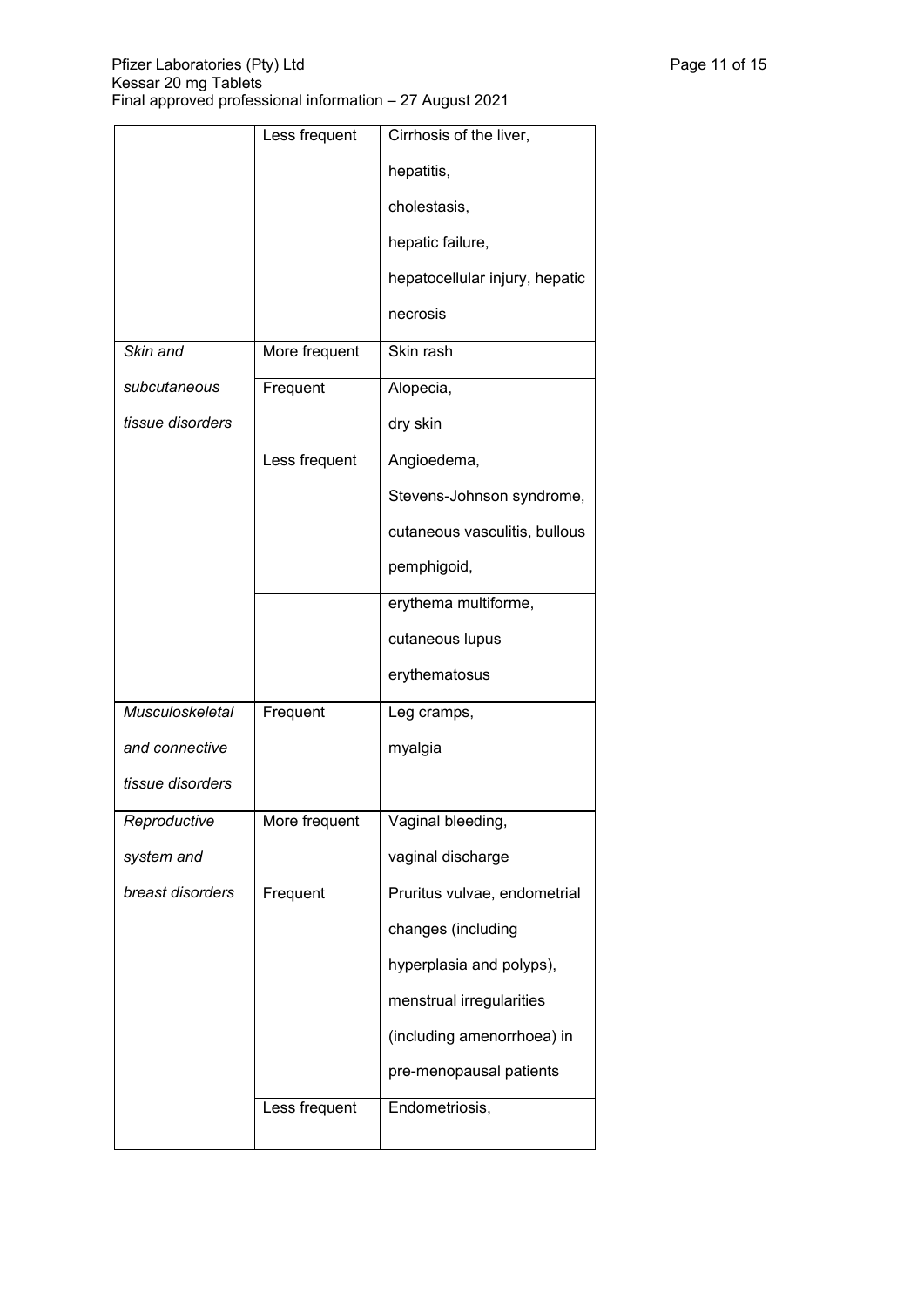|                       |               | cystic ovarian swelling,    |
|-----------------------|---------------|-----------------------------|
|                       |               | vaginal polyps              |
| Congenital,           | Less frequent | Porphyria cutanea tarda     |
| familial and          |               |                             |
| genetic disorders     |               |                             |
| General               | More frequent | Fatigue                     |
| disorders and         | Unknown       | Oedema,                     |
| administration        |               | severe increase in bone and |
| site conditions       |               | tumour pain                 |
| <b>Investigations</b> | Frequent      | Hypertriglyceridaemia       |
|                       | Unknown       | Weight gain                 |
| Injury, poisoning     | Less frequent | <b>Radiation recall</b>     |
| and procedural        |               |                             |
| complications         |               |                             |

## *Reporting of suspected adverse reactions*

Reporting suspected adverse reactions after authorisation of the medicine is important. It allows continued monitoring of the benefit/risk balance of the medicine. Health care providers are asked to report any suspected adverse reactions to SAHPRA via the **"6.04 Adverse Drug Reactions Reporting Form"**, found online under SAHPRA's publications: <https://www.sahpra.org.za/Publications/Index/8>.

### **4.9 Overdose**

On theoretical grounds, overdosage would be expected to cause enhancement of anti-estrogenic adverse reactions.

There have been reports in the literature that KESSAR given at several times the standard dose may be associated with prolongation of the QT interval of the ECG.

There is no specific antidote and treatment must be symptomatic and supportive.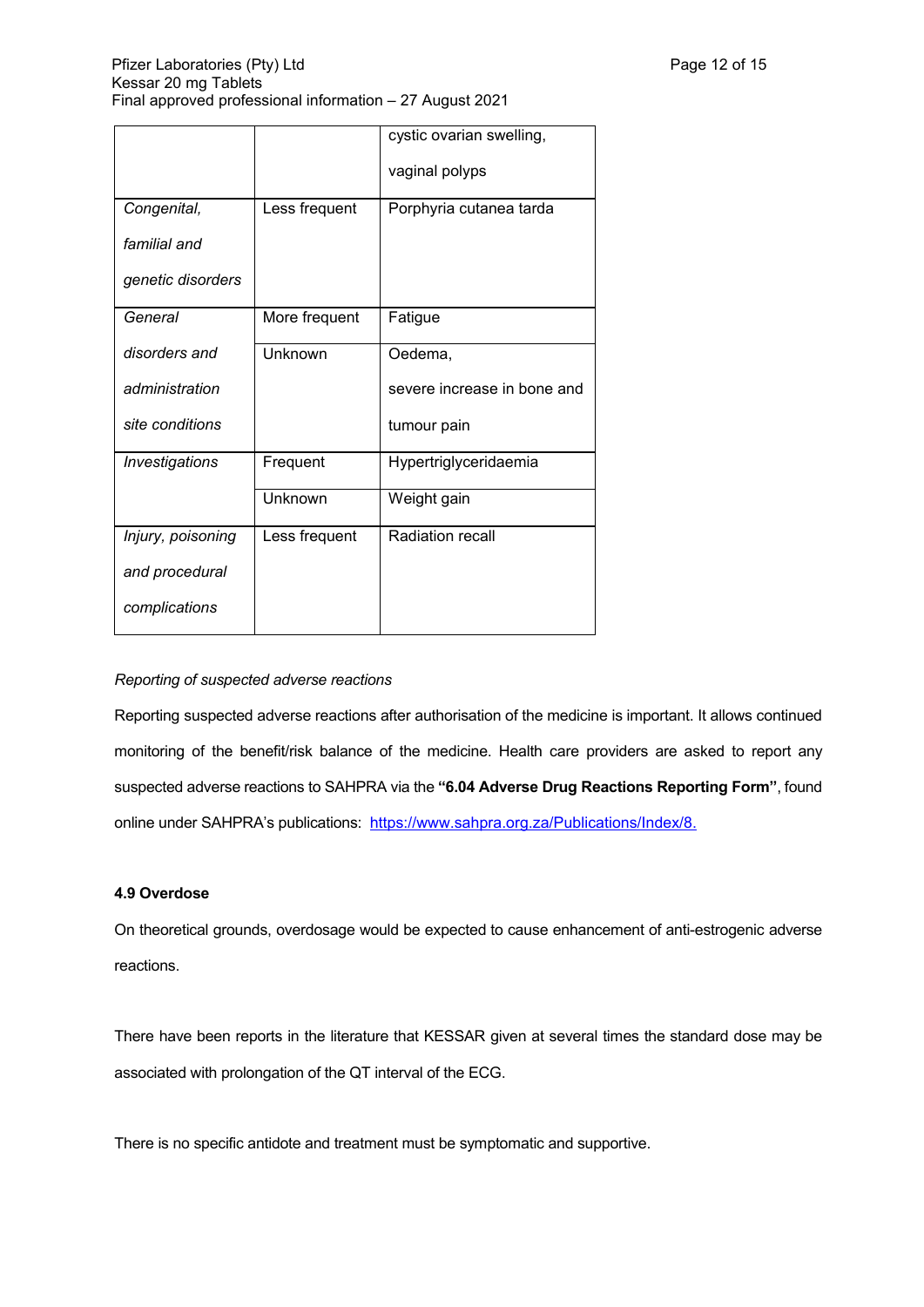### **5. PHARMACOLOGICAL PROPERTIES**

#### **5.1 Pharmacodynamic properties**

Category and class: A 21.12 Hormone inhibitors

#### *Mechanism of action*

Tamoxifen exhibits anti- estrogenic activity by competing with estrogen for binding sites in the target organs. When bound to the receptor, tamoxifen induces changes in the receptor shape inhibiting its binding to the estrogen responsive element on DNA.

Tamoxifen also has weak estrogenic effects.

CYP2D6 polymorphism and CYP2D6 genotype: See section 4.4.

### **5.2 Pharmacokinetic properties**

#### *Absorption*

After oral administration, tamoxifen is absorbed with maximum serum concentrations attained within 4 to 7 hours.

## *Distribution*

Tamoxifen is highly protein bound to serum albumin (> 99 %). Steady state concentrations (about 300 ng/mL) are achieved after 4 weeks of treatment with 40 mg daily.

### *Metabolism*

Tamoxifen is metabolised mainly via CYP3A4 to N-desmethyl-tamoxifen which is further metabolised by CYP2D6 to another active metabolite endoxifen. In patients who lack the enzyme CYP2D6, endoxifen concentrations are approximately 75 % lower than in patients with normal CYP2D6 activity. Administration of strong CYP2D6 inhibitors reduces endoxifen circulating levels to a similar extent.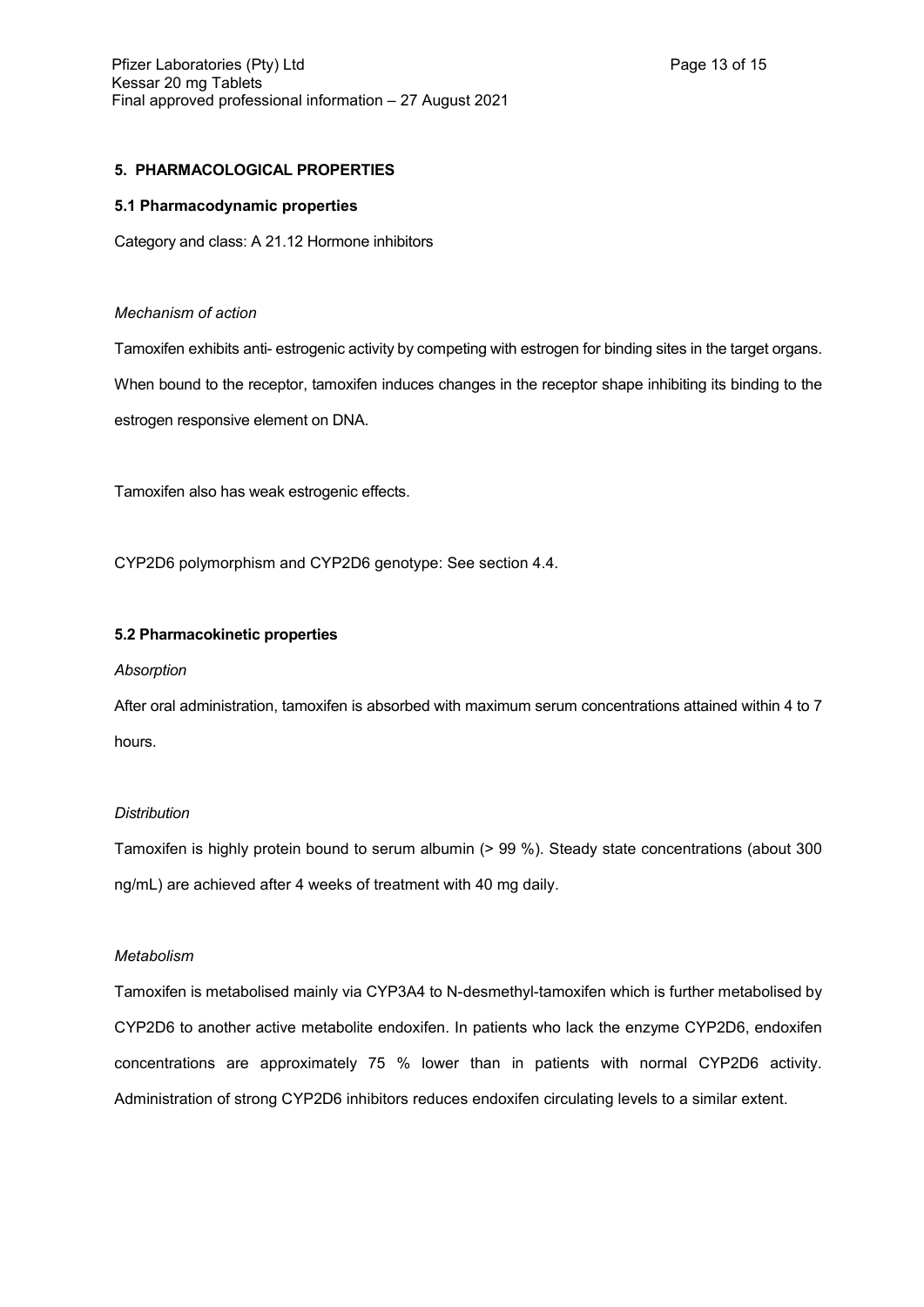### *Elimination*

Excretion occurs primarily via the faeces and an elimination half-life of approximately 7 days has been calculated for the medicine itself, whereas the half-life of N-desmethyl-tamoxifen, the principal circulating metabolite, is 14 days.

Tamoxifen and/or its metabolites undergo extensive entero-hepatic circulation which can be accountable for prolongation of serum levels and primary faecal excretion.

## **6. PHARMACEUTICAL PARTICULARS**

### **6.1 List of excipients**

Lactose monohydrate, magnesium stearate, maize starch, povidone, and sodium starch glycolate.

### **6.2 Incompatibilities**

Not applicable.

## **6.3 Shelf life**

36 months.

### **6.4 Special precautions for storage**

Store at or below 25 °C and protect from light.

## **6.5 Nature and contents of container**

PVC/PVDC/Aluminium blister packs of 10 tablets in 30's and/or 250's.

40 ml high density polyethylene (HDPE) jar containing 30 tablets, closed with a 32 mm tamper-evident HDPE closure

Not all pack sizes may be marketed.